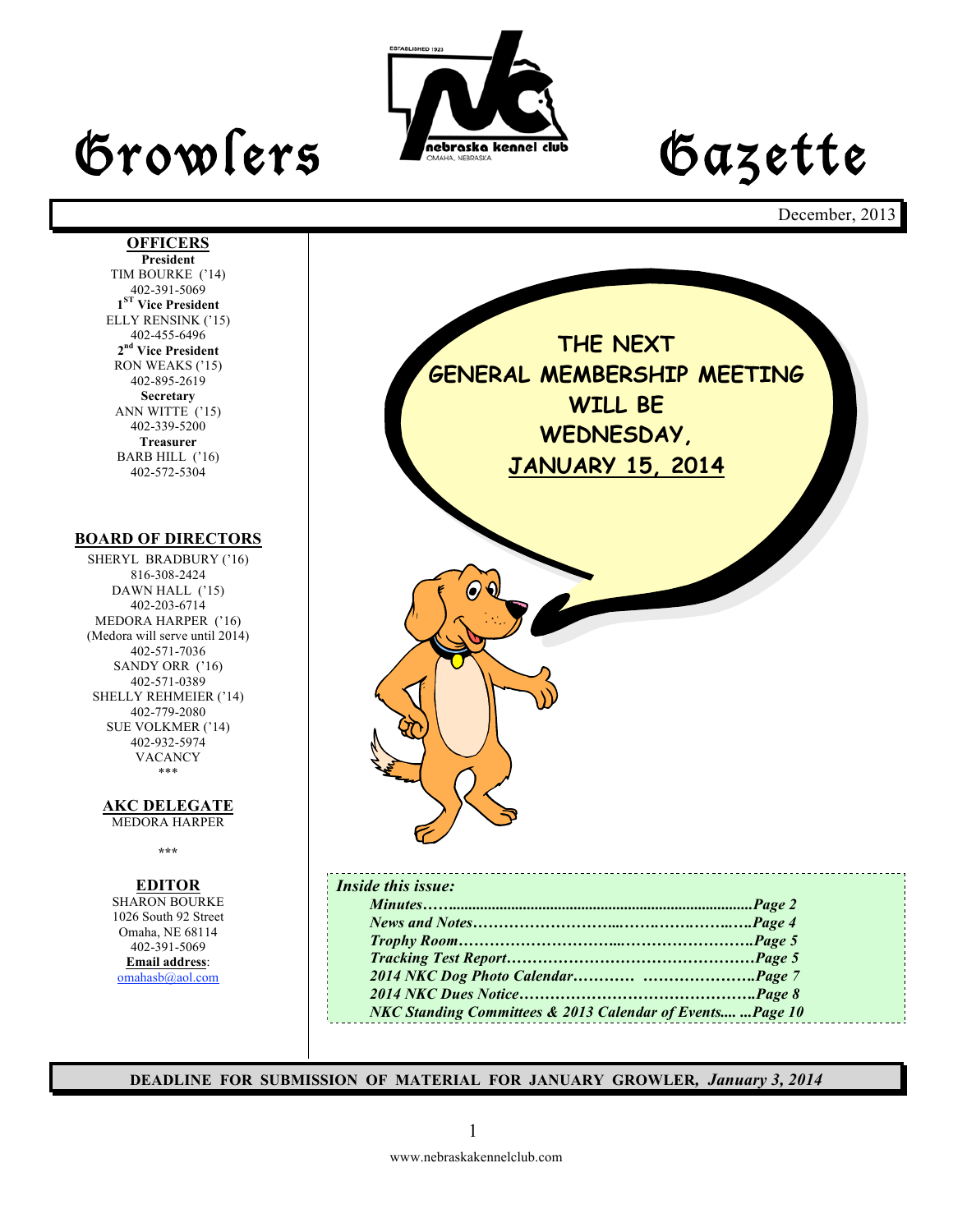### **SECRETARY'S REPORT**

### **NOVEMBER GENERAL MEETING Wednesday, November 20, 2013 Nebraska Humane Society 89th & Fort Omaha, NE**

Meeting was called to order by President Tim Bourke at 7:10 PM. There were 17 members present. Each person was asked to introduce themselves. Minutes as published in the Growler were approved. Treasurer's Report was approved and filed for audit. A letter from AKC referencing the President's Challenge was read by the Secretary and referred to the Board.

Tracking Test dates for 2015 were discussed.

The 2014 NKC Calendars are finished and were shown to all. They are to be sold preferably by members and all income goes to NKC.

Donna Rosales will organize the NHS Walk For The Animals for 2014. The Growler deadline will be December 6 so please send any necessary info to Sharon. Barb Hill announced that training will restart in January 2014. Ron is working on RDOD.

The changes to the Constitution and ByLaws were discussed at length then PASSED with 15 Yes, 1 Abstain and 1 non-vote (President). The approved version will be sent to Michael Liosis by the NKC Secretary as soon as possible.

Pampered Chef; income report. Herding Trial - we NEED a Chair. Ann would do most of the prep work.

There will be a Board Meeting on 12/4 after all as the January date is on the 1st and this cannot be done.

The 2012 "new title" ribbons shared with Council Bluffs KC and stating "Lewis and Clark" have been split with half to NKC at Sandy Orr's house. She has half the Agility ribbons as well.

Meeting was adjourned at 8:30 PM

After the meeting, gifts were exchanged, a "test" taken on breed nicknames, and a party was held.

Respectfully Submitted Ann Witte, NKC Secretary

\*\*\*\*\*

### **DECEMBER BOARD MEETING Wednesday, December 4, 2013 Nebraska Humane Society 89th and Fort Omaha, NE**

Meeting was called to order by President Tim Bourke at 7 PM. Minutes of the last Board Meeting were approved as published in the Growler. In attendance were Tim, Ann Witte, Barb Hill, Sue Volkmer, Shelly Rehmeier and Ron Weaks. Absent were Medora Harper, Sandy Orr, Dawn Hall, Elly Rensink and Sheryl Bradbury.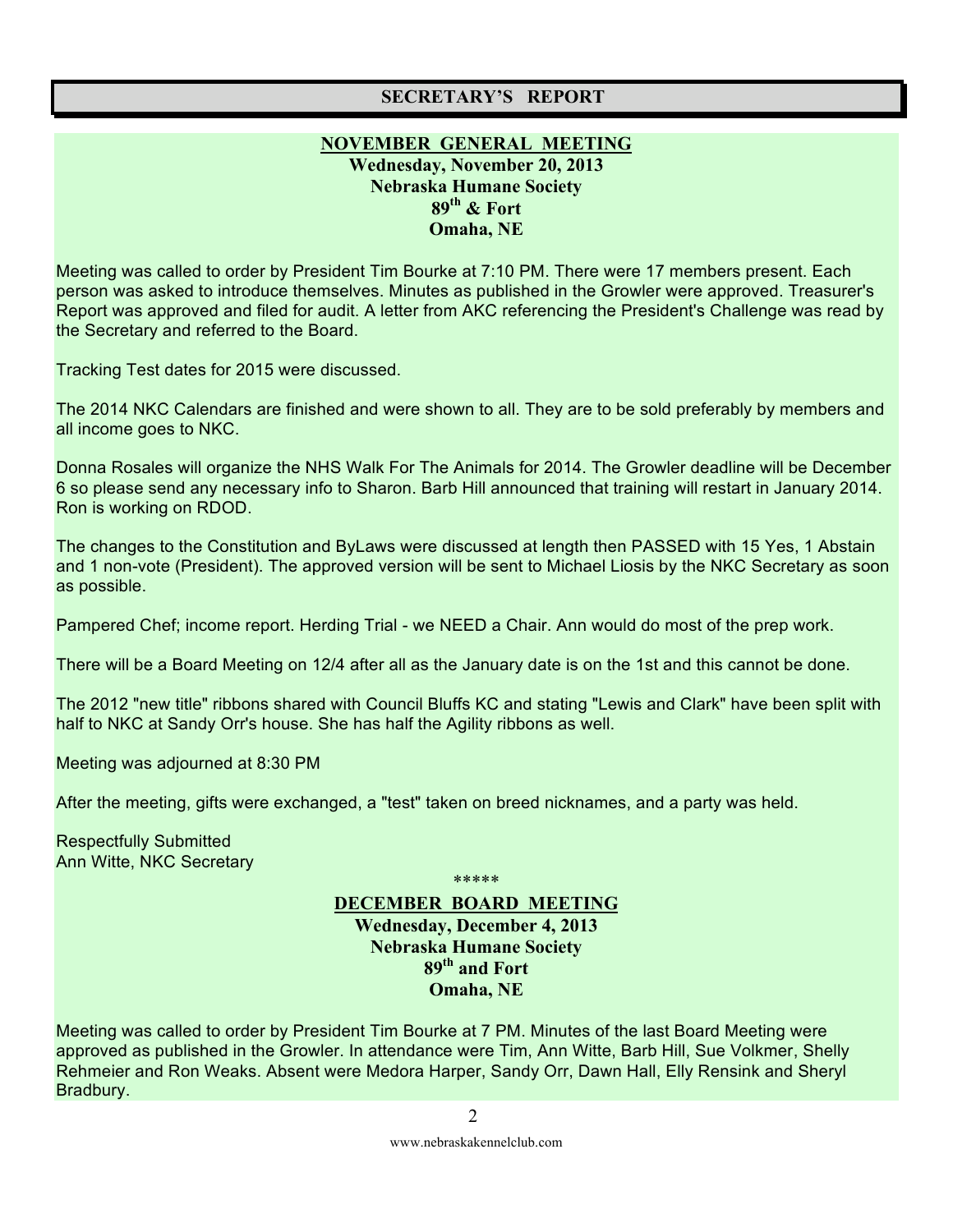Agility Trial is now on hold since the prices were raised a lot, which we did not know. Shelly will check it all out and get back to the Board later. All other Committees were briefly covered.

The January Board Meeting was cancelled due to the date being January 1!

The approved new Constitution and ByLaws were sent to AKC but according to the AKC, will not be reviewed or approved until 2014.

Unfinished Business: The total from Pampered Chef will be sent. Herding needs a Chair to proceed. Calendars are all done and available; Ann will purchase envelopes and mail any that need mailing. Her address is Ann Witte; 11708 Capehart Rd.; Springfield, NE 68059. The problems with Instinct Tests done at the Herding Trial was discussed and Barb will send the required (by AKC) \$70 for additional Event Numbers. The Board Resignation will be set aside until the Annual Meeting Elections.

Companion Dog Club has agreed to continue their arrangements with us for training next year as in 2013.

February Annual Meeting and Elections; Sue will email Elly about this.

New Business: NKC Calendar of Meetings follows. We will look into having a Barn Hunt in conjunction with the Platte Valley KC doings. We have financial projections for either having a stand-alone show (2 days) including holding it in Fremont and also going in conjunction with St. Joseph, MO all in 2015 for 2 days.

Dianne Krantz was elected to be Auditor for the Treasury Books.

Meeting Adjourned at 8:39 PM

Respectfully Submitted Ann Witte, NKC Secretary

2014 DATES:

January General Meeting January 15 – NOMINATIONS!!! February 5 Board; February 19 GENERAL ANNUAL MEETING March 5 Board; March 19 General April 2 Board; April 16 General May 7 Board; May 21 June 4 Board; June 18 General – PICNIC July – NO MEETINGS August 6 Board; August 20 General September 3 Board; September 17 General October 1 Board; October 15 General November 5 Board; November 19 General December 3 Board – NO GENERAL MEETING

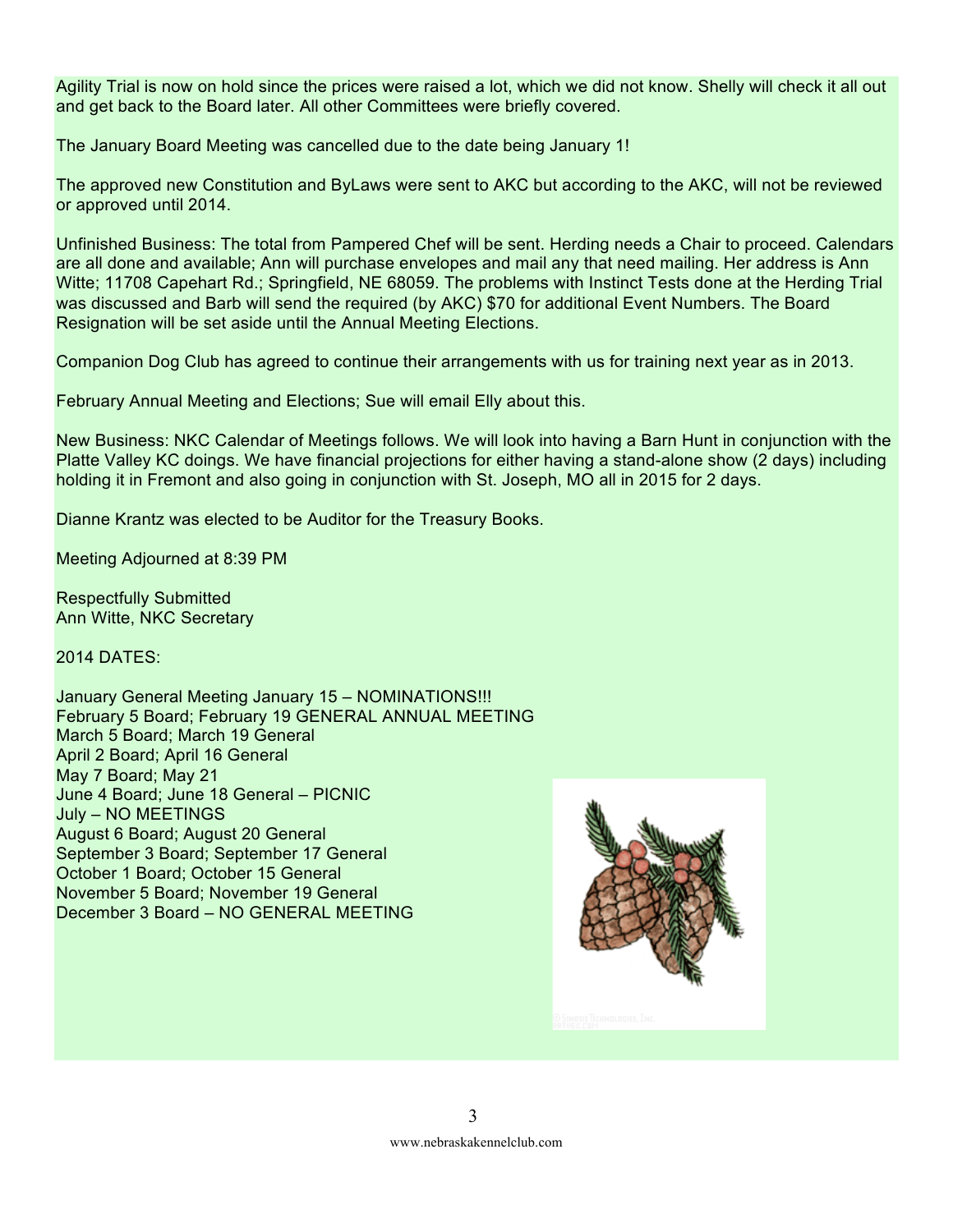# **CONFORMATION** TRAINING CLASSES

**WHEN:** Every **Monday,** except major holidays.

## **NOTE: Classes will resume Monday, January 6, 2014**

- **LOCATION: Companion Dog Club 10803 N. 72 Street Omaha, NE**
- **TIME: 7:00 PM Small Dogs 7:40 PM - Large Dogs**
- **COST:** \$5.00 for first dog, \$4.00 for all subsequent dogs per evening Junior handler \$3.00 per dog

**DURATION:** Recommend 30 minutes or less for puppies. 30 to 60 minutes for adult dogs.

**WHO SHOULD ATTEND:** Experience and inexperienced dogs and handlers.

### **CONTENT:**

- Table Training Individual Gaiting
- Group Gaiting Free Stack
- $\triangle$  Breed specific training
- ❖ Different patterns typical to conformation ring, i.e. triangle, L pattern, T pattern
- Ring and show etiquette for those new to showing in conformation

### **Check the NKC website for updates and/or changes – Everyone welcome. No reservations needed.**

**Any questions? Contact: Barb Hill, 402-572-5304**

# **OXYGEN MASKS**

**Recently, the Omaha Fire Department Contacted former NKC member, Sand contacted former NKC member, Sandy Crawford, and told her that they were still using the oxygen masks for animals that the Nebraska Kennel Club donated as a project of the NKC Community Outreach program.**

### **CONTACT THE GROWLER EDITOR**

- ♦ **If** you have something to contribute for the betterment of the dog fancy that you would like published in the **Growler, please contact the Growler Editor.**
- ♦ **If** you have a show win that you would like to brag about, information regarding an upcoming dog event, or poem, etc. to share with others, **please contact the Growler Editor**.
- ♦ **If** you are the Chair of an NKC committee and would like to inform the membership of the committee's activities, **please contact the Growler Editor.**
- ♦ **If** you have a photo of your dog to put in the **Growler**, **please contact the Growler Editor.**
- ♦ **If** you have something for the **Growler**, please contact the **Growler Editor**: **Sharon Bourke, 402-391-5069, or e-mail:** omahasb@aol.com

#### GROWLER ADVERTISING RATES

| <b>NKC</b> members:                                   | \$10.00 per $1/8^{th}$ of a page,                                                                  |  |
|-------------------------------------------------------|----------------------------------------------------------------------------------------------------|--|
| Non-members:                                          | \$75.00 for a full page<br>$$15.00$ per $1/8$ <sup>th</sup> of a page<br>$$112.50$ for a full page |  |
| Copy cannot change between issues of the Growler. All |                                                                                                    |  |
|                                                       | ads are subject to NKC Board approval.                                                             |  |
| NKC Members: No charge to advertise the sale of       |                                                                                                    |  |
| used dog equipment.                                   |                                                                                                    |  |
|                                                       |                                                                                                    |  |

4

www.nebraskakennelclub.com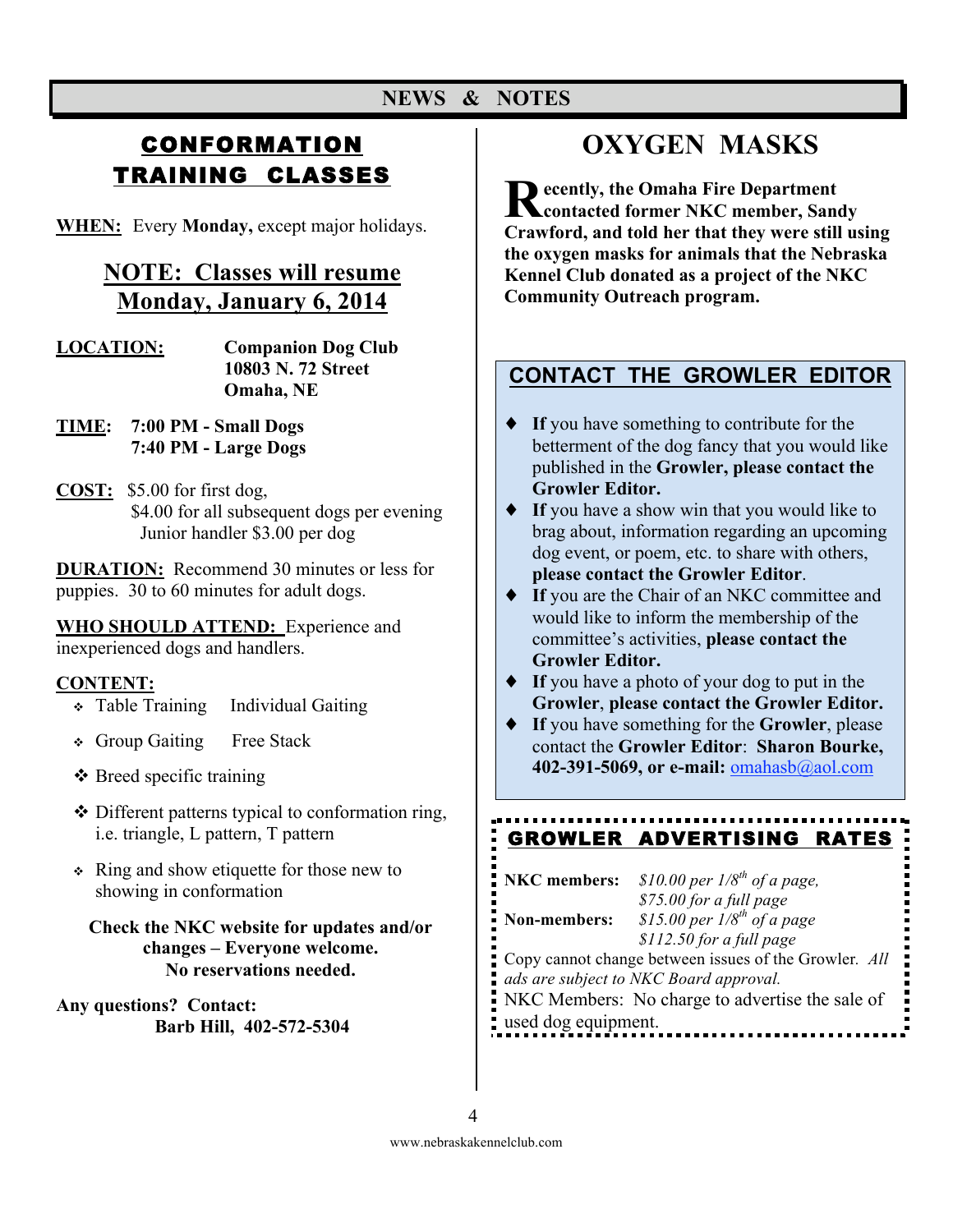# **TROPHY ROOM**



| Peva's Titan Hyperian The High One, aka "Titan" – St. Bernard<br><b>Owners: Chris and Barb Ihle</b> |                                          |           |                                                                            |  |
|-----------------------------------------------------------------------------------------------------|------------------------------------------|-----------|----------------------------------------------------------------------------|--|
|                                                                                                     | Nov. 16, 2013 Council Bluffs Kennel Club | <b>WD</b> | 1 pt. Handled by Tim Bourke                                                |  |
| Nov. 17, 2013                                                                                       | Council Bluffs Kennel Club               | BOB, WD   | 1 pt.<br>Handled by Chris Ihle and Tim Bourke<br>---Submitted by Barb Ihle |  |

# *Congratulations!!*

### **NKC TRACKING TEST REPORT**

### **By Shelly Rehmeier, Tracking Test Secretary**

The Nebraska Kennel Club held their tracking test November 10, 2013 at Chalco Hills Recreation Area in Omaha, NE.

Our judges were Jeanne Ramirez and Sandy Mcmillan who did a fabulous job plotting tracks. We couldn't have asked for better weather. The temps were in the 50's, sunny and a slight breeze on test day.

The test had 3 TD's and 4 TDX's:

- $\div$  TD Track 1 Was a Belgian Tervuren, male, who made it to the first turn then decided to go in the opposite direction.
- TD Track 2 Was a Portuguese Water Dog, male, who started well, but, made the first turn early and was whistled off.
- TD Track 3 Was a German Shepherd, bitch. She had a nice start and continued on to the end where, with a lot of searching and patience from her owner found the glove and PASSED! CH Noblecroft Tiara's Vision of Beauty UD,RAE and now TD. Owned by Laura Faulkner & Antoinette Faulkner. CONGRATULATIONS!
- TDX Track 1 Was a Pembroke Welsh Corgi, bitch. This dog started very confidently. They made the first turn then took the cross tracks.
- TDX Track 2 Was an Otterhound, male. He started very confidently. The second leg had a road crossing then a steep downhill run that put all of us on the edge of our seats. This team was certainly fun to watch as they worked areas that were occupied by families taking pictures the day before. This dog definitely knew who he was looking for this day as he found his way to the glove and PASSED! DeKenchar Qcumber Tumbleweed RN,TD and now TDX! Owned by Dian Quist. CONGRATULATIONS! PS…This boy was so proud of himself he kept bragging about it to everyone in the parking lot : )
- $\div$  TDX Track 3 Was a Boxer, male. He started well but got off track after the first turn.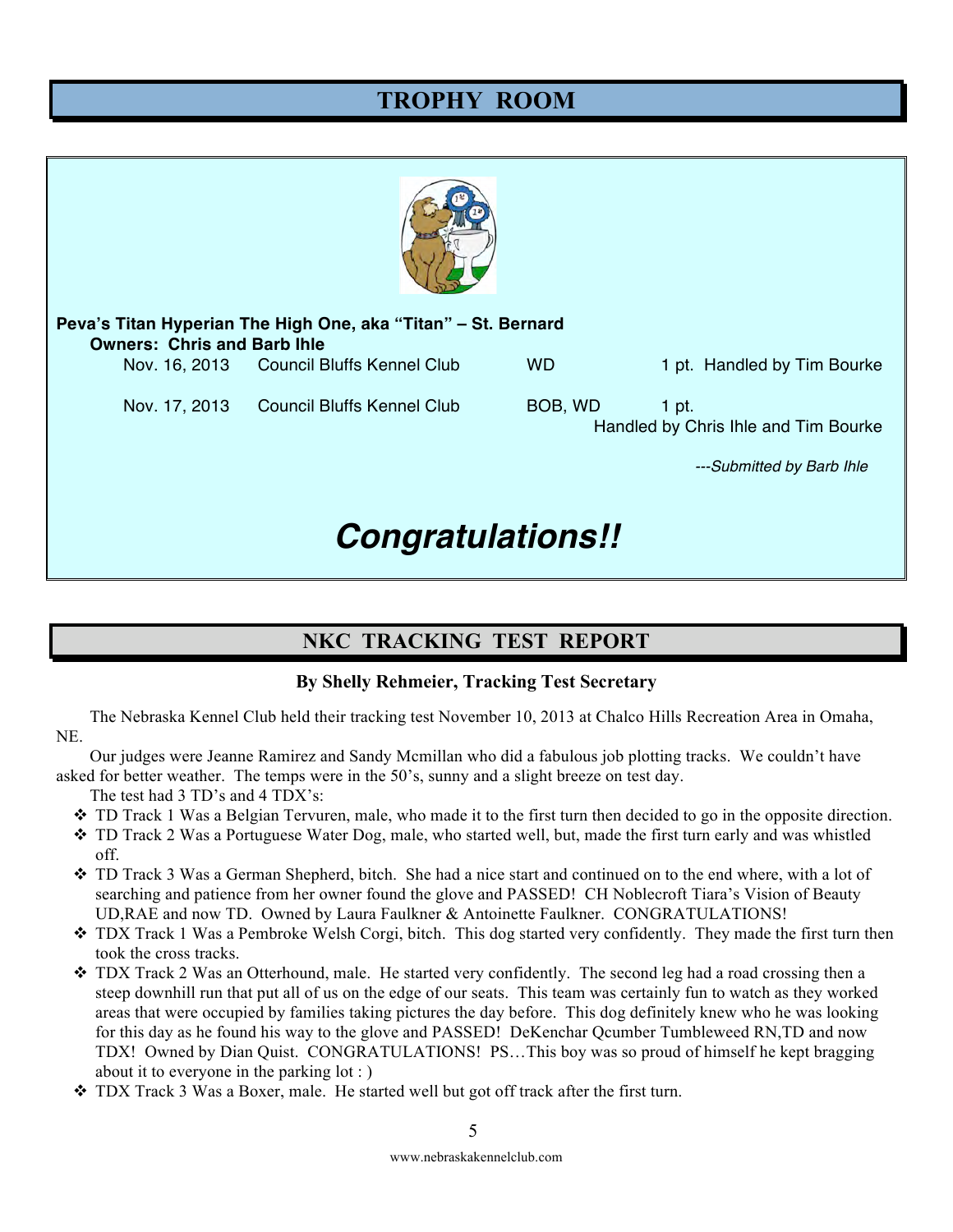$\div$  TDX Track 4 Was a Labrador Retriever, bitch. This little girl was vibrating as soon as she got out of the car. She was ready to track! This team did a fine job. They made it thru most of the track until she went off on the second to last leg.

Afterward we all went back to the Resource Center and enjoyed each other's company and stories. This is why I thoroughly enjoy the sport of tracking!

All of the teams were wonderful to watch. I know there will be titles for them real soon.

I would like to thank Jan Hague for taking such good care of our judges and helping with hospitality. I would also like to thank all of our volunteers: Dawn Thrapp, Annie Kelley, Kari Ouren, Jan Hague, Barb Ihle, Norm Tucker, Marcy Graybill, Sue Volkmer, Barbara Hill, Mary Kramer, Ron Weaks and Joe Bradley.

A special thanks to Joe Bradley, who took fabulous pictures of plotting day and the test. Here is the link to Joe's website to view the pictures http://www.joeomar.com/NKCTracking2013.html

We also had a very successful raffle this year. A HUGE thanks to the following people and businesses who donated such wonderful things to make this possible:

- PetSmart
- Margi Thurson
- $\div$  Barb and Chris Ihle
- Sue Volkmer
- Shelly Rehmeier
- Annie Kelley
- Tim and Sharon Bourke
- Sharon Dowell (Two Tails Dog Bakery)
- Medora Harper
- Joe Bradley
- Melody Falcone
- Darrell Wills in memoriam



### **TD Passing Team:**

Left to right: **Annie Kelley** (tracklayer), **Sandy McMillan** (Judge), **Laura Faulkner** (handler) **Jeanne Ramirez** (Judge) and next to Laura: **Ch Noblecroft Tiara's Vision of Beauty UD, RAE, TD,** German Shepherd

### **Passing Tracking Dog Excellent (TDX):**



Left to right: **Norm Tucker** (tracklayer), **Sandy Mcmillan** (judge), **Dian Quist** (handler), **Jeanne Ramirez** (judge) and next to Dian: **DeKenchar Qcumber Tumbleweed RN, TD, TDX,** Otterhound.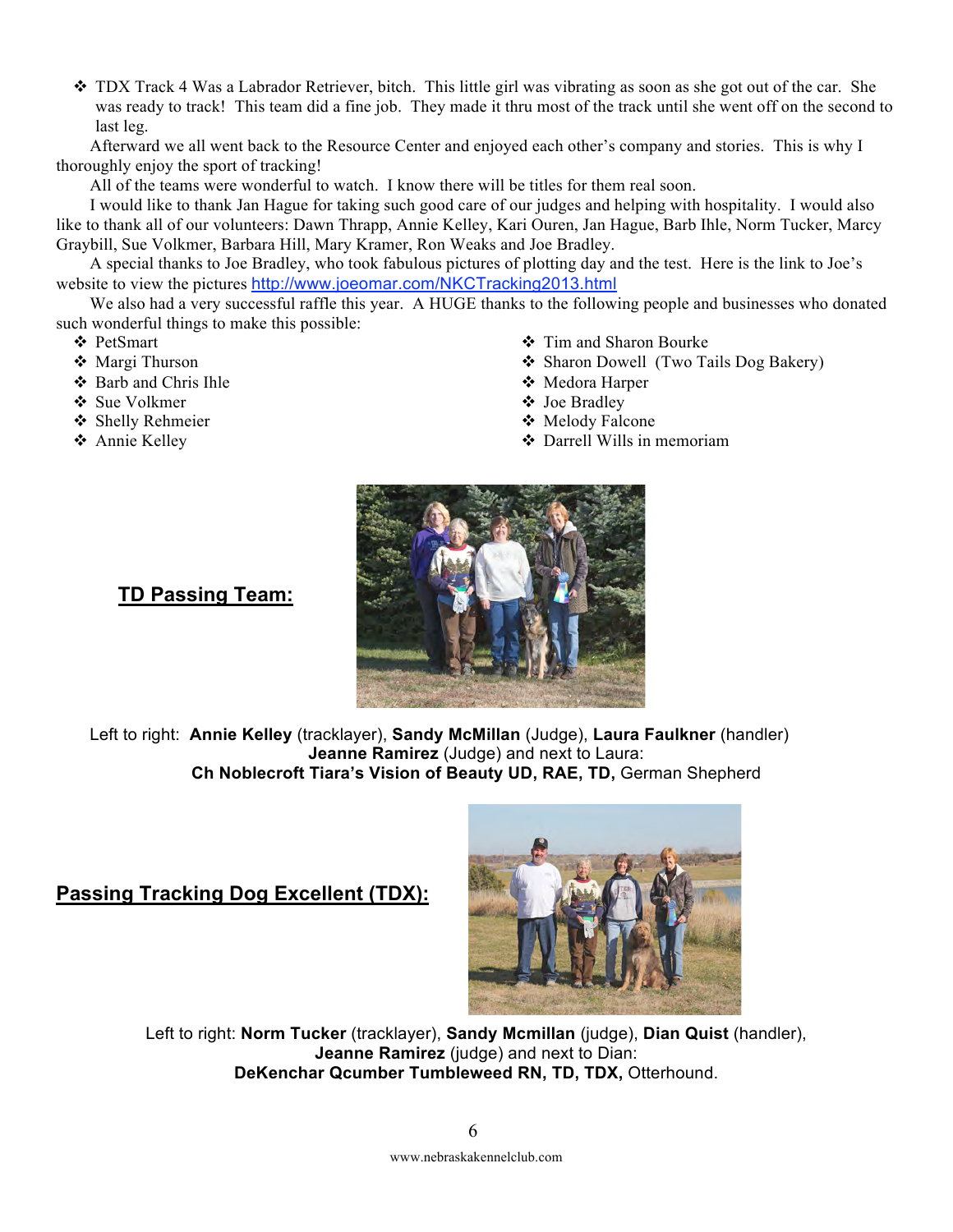# **Notice 2014 Nebraska Kennel Club Membership Dues**

| <b>MAILING ADDRESS:</b><br><b>Street</b> | City                   | <b>State</b>                                                                                                     | Zip |
|------------------------------------------|------------------------|------------------------------------------------------------------------------------------------------------------|-----|
|                                          | <b>E-MAIL ADDRESS:</b> | and the control of the control of the control of the control of the control of the control of the control of the |     |
| BREED(S):                                |                        |                                                                                                                  |     |

**2014 dues for members elected prior to Jan. 1, 2014 are due at the close of the annual meeting to be held on February 19, 2014. A membership will lapse and be terminated automatically if the member's dues remain unpaid after May 19, 2014.**

|                               |             | Amount |
|-------------------------------|-------------|--------|
| <b>Single Membership \$20</b> |             |        |
|                               |             |        |
| <b>Joint Membership</b>       | <b>\$40</b> |        |
|                               |             |        |
| Junior Membership -0-         |             |        |
|                               |             |        |
| <b>Lifetime Member</b>        | -0-         |        |

**Please return this form with your 2014 dues (make check payable to Nebraska Kennel Club) to: Barb Hill, NKC Treasurer, 5604 N.79 St., Omaha, NE 68134**

### **AREAS OF INTEREST:**

| Conformation Ring Stewarding        | <b>Tracking Tests</b>      |
|-------------------------------------|----------------------------|
| Obedience and Rally Ring Stewarding | <b>Agility Trials</b>      |
| <b>Catalog Sales</b>                | Obedience Chair            |
| <b>Conformation Class Trainer</b>   | Legislative                |
| Show Chair                          | Education                  |
| Fun Match Chair                     | Publicity                  |
| Community Outreach                  | Judges' Hospitality        |
| Librarian/Historian                 | <b>Meeting Hospitality</b> |
| Newsletter                          |                            |
| <b>Herding Trials</b>               | <b>OTHER</b>               |
|                                     |                            |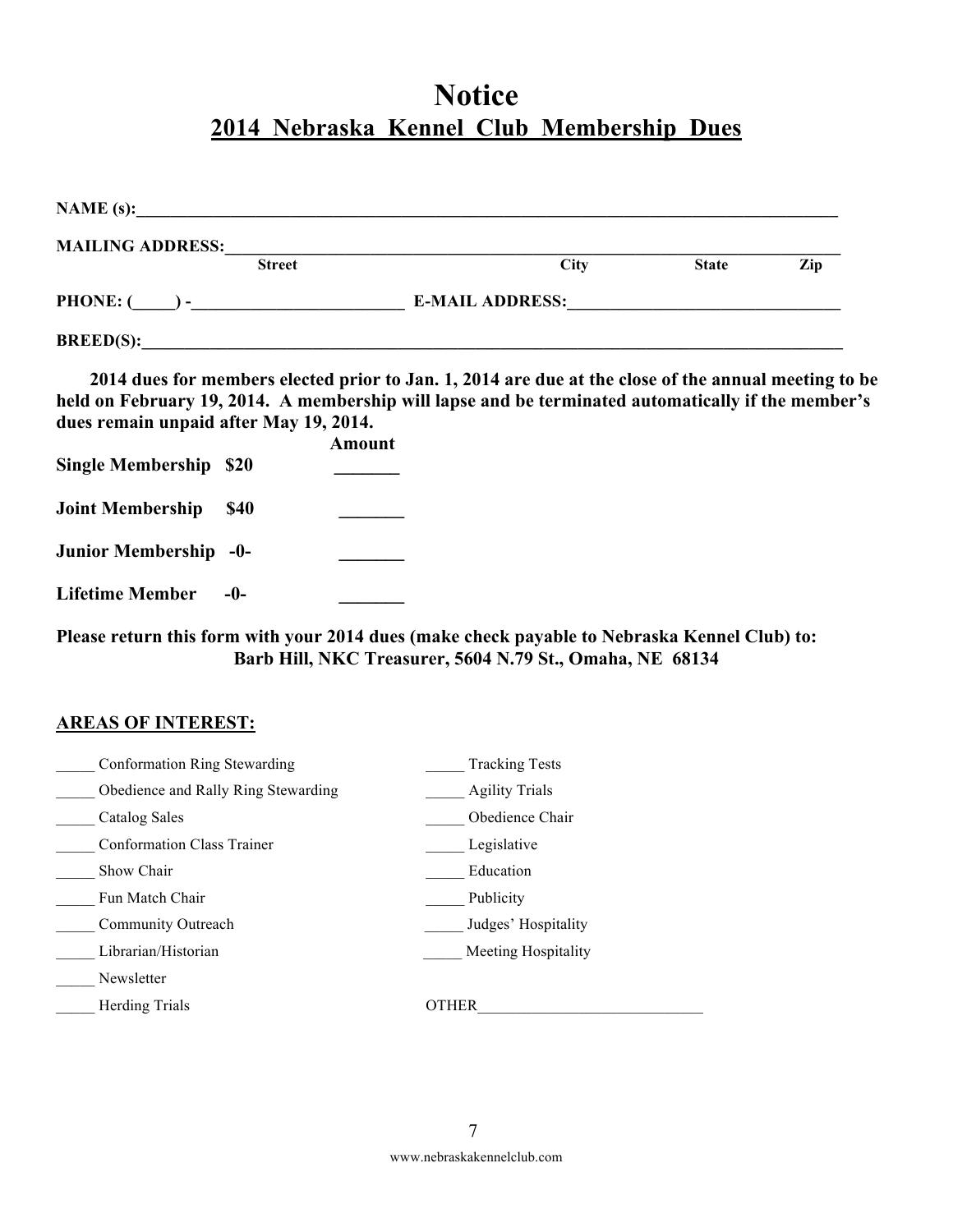

# **2014 NKC CALENDAR**

EACH MONTH HAS A DOG PHOTO

The calendar measures: 11 inches X 17 inches

A great gift for your family, and dog friends!

Each calendar is \$17.00 (\$15.00 plus \$2.00 postage)

DON'T DELAY!

### SEND A CHECK TODAY TO:

Ann Witte 11708 Capehart Rd.; Springfield, NE 68059

Make check payable to Nebraska Kennel Club